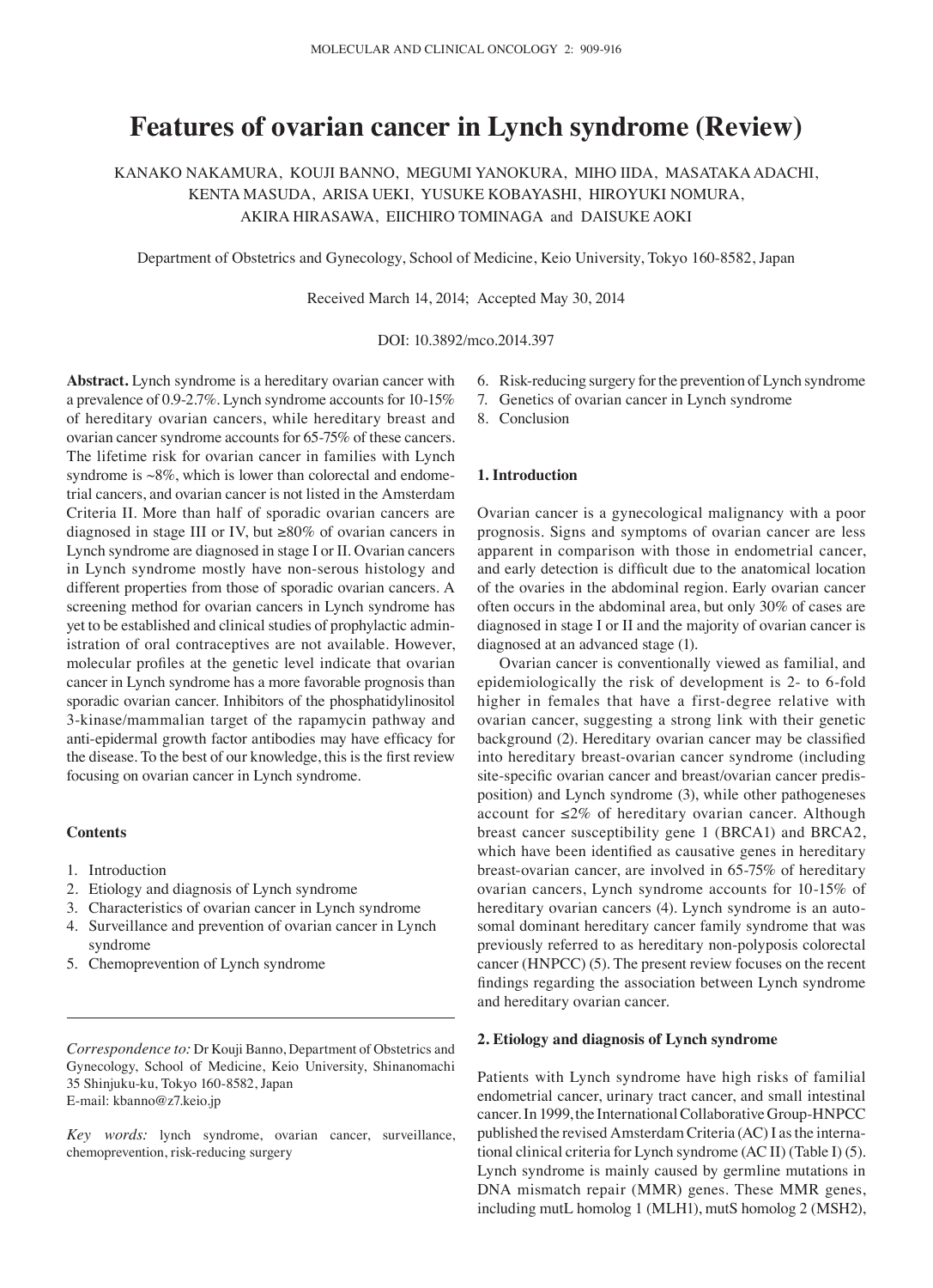## Table I. Clinical criteria for Lynch syndrome (HNPCC) (5).

## Classic ICG-HNPCC Criteria (Amsterdam Criteria I, 1990)

There should be at least three relatives with colorectal cancer, and all the following criteria should be present.

i) One should be a first-degree relative of the other two.

ii) At least two successive generations should be affected.

iii) At least one colorectal cancer should be diagnosed before age 50.

iv) Familial adenomatous polyposis should be excluded.

v) Tumors should be verified by pathological examination.

## Revised ICG-HNPCC Criteria (Amsterdam Criteria II, 1999)

There should be at least three relatives with a Lynch/HNPCC-associated cancer (cancer of the colorectum, endometrium, small bowel, ureter or renal pelvis).

i) One should be a first‑degree relative of the other two.

ii) At least two successive generations should be affected.

iii) At least one of the relatives with cancers associated with HNPCC should be diagnosed before age 50.

iv) Familial adenomatous polyposis should be excluded in the colorectal cancer case(s) if any.

v) Tumors should be verified by pathological examination.

ICG, International Collaborative Group; HNPCC, hereditary non-polyposis colorectal cancer.

Table II. Revised Bethesda Guidelines for Lynch syndrome (9).

Tumors from individuals should be tested for MSI in the following situations:

i) Colorectal cancer diagnosed in a patient who is <50 years of age.

ii) Presence of synchronous, metachronous colorectal, or other HNPCC-associated tumors<sup>a</sup>, regardless of age.

iii) Colorectal cancer with the MSI-H histology diagnosed in a patient who is  $\textless 60$  years of age<sup>b</sup>.

iv) Colorectal cancer diagnosed in one or more first-degree relatives with an HNPCC-related tumor, with one of the cancers being diagnosed under age 50 years.

v) Colorectal cancer diagnosed in two or more first- or second-degree relatives with HNPCC-related tumors, regardless of age.

a LS-related tumors include colorectal, endometrial, gastric, ovarian, pancreatic, ureteral and renal pelvis, biliary tract, and brain (usually glioblastoma as observed in Turcot syndrome) tumors, sebaceous gland adenomas and keratoacanthomas in Muir-Torre syndrome, and carcinoma of the small bowel. *Presence of tumor-infiltrating lymphocytes*, Crohn's-like lymphocytic reaction, mucinous/signet-ring differentiation, or medullary growth pattern. HNPCC, hereditary non-polyposis colorectal cancer; MSI, microsatellite instability.

MSH3, MSH6, postmeiotic segregation increased 1 (PMS1) and PMS2, are tumor-suppressor genes involved in the repair of errors that occur during DNA replication (6). While mutations in MLH1 and MSH2 account for 90% of cases of Lynch syndrome, MSH6 and PMS2 mutations occur in in 7-10% and <5% of cases, respectively (7,8). Patients with Lynch syndrome have a monoallelic germline mutation in one of these genes. When the other allele is somatically mutated, the two alleles are inactivated and normal expression of the MMR protein is lost. This causes a phenomenon referred to as microsatellite instability (MSI). Microsatellites are multiple tandem repeats of 1-6 nucleotides in the genome. MMR proteins repair abnormalities in microsatellite repeat numbers that occur during DNA replication. In cells without MMR proteins, this repair is not usually performed and MSI develops due to an accumulation of abnormal microsatellite repeats (6). This aberrant MMR system leads to the development of various types of cancer, including colorectal, endometrial, small intestinal, renal pelvis, ureteral, gastric and ovarian cancers. A definite

diagnosis of Lynch syndrome requires the fulfillment of AC II or the Revised Bethesda Guidelines (Table II), high MSI or the abnormal immunostaining of MMR proteins and confirmation of a germline mutation of an MMR gene (9).

#### **3. Characteristics of ovarian cancer in Lynch syndrome**

Lynch syndrome has a prevalence of 0.9-2.7% and accounts for 10-15% of hereditary ovarian cancers (10). The lifetime risks and age at onset of Lynch syndrome-associated cancers are presented in Table III. The lifetime risk of ovarian cancer for females in families with Lynch syndrome is 8% (95% confidence interval, 5.8-10.3), which is significantly higher than the 1.4% risk of ovarian cancer in the general population (10,11). The age at onset of ovarian cancer in Lynch syndrome is 42-49 years and that of sporadic ovarian cancer is 60-65 years (12-14). Although Lynch syndrome is diagnosed based on the germline mutations of MMR genes, 50% of cases are diagnosed at the onset of endometrial and ovarian cancer,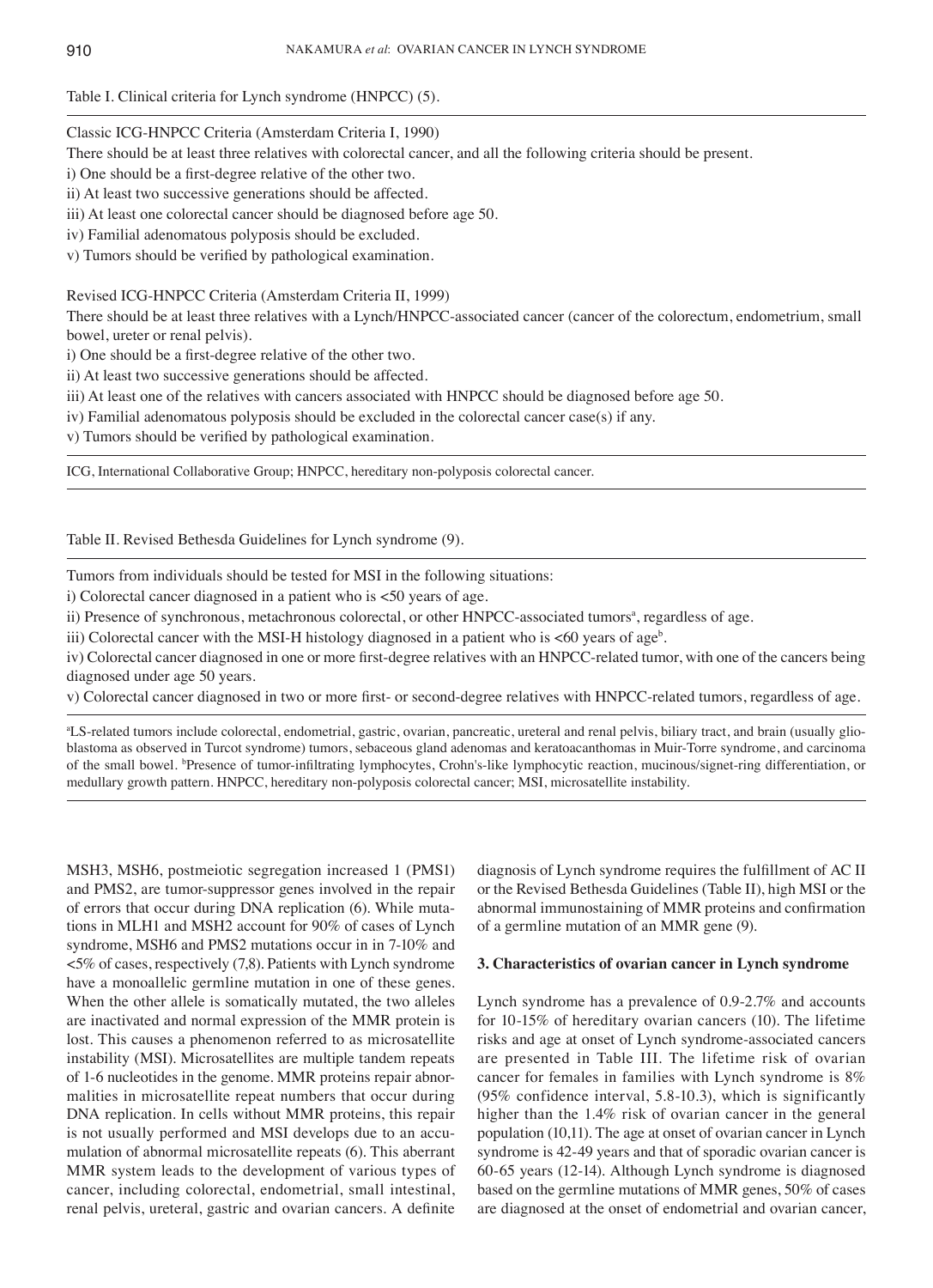| Cancer type                                        | General population<br>lifetime risk, % | Lynch/HNPCC<br>lifetime risk, % | Age at onset,<br>years |
|----------------------------------------------------|----------------------------------------|---------------------------------|------------------------|
| Colon                                              | 5.5                                    | 43-48                           | $44-61$                |
| Endometrium                                        | 2.6                                    | $40-62$                         | 27-72                  |
| Ovary                                              | 1.4                                    | 5.8-10.3                        | $42 - 49$              |
| HNPCC, hereditary non-polyposis colorectal cancer. |                                        |                                 |                        |

Table III. Lifetime risks and age at onset in Lynch syndrome-associated cancers (10,11).

as 'sentinel' cancers (15). This is clinically valuable in the identification of Lynch syndrome among young females with endometrial or ovarian cancer. However, the AC II criteria (Table I) do not include ovarian cancer as a sentinel cancer, and careful establishment of a family history by gynecologists or gynecological oncologists is required in these cases.

A study by Vasen *et al* (16) found a significantly higher lifetime risk of the development of ovarian cancer in 10.4% of MSH2 mutation carriers, compared with an ~3-fold lower risk of 3.4% in MLH1 mutation carriers (P=0.003). The study also reported a small difference in the mean age of onset between the MSH2 mutation carriers (45 years; range, 37-58 years) and the MLH1 mutation carriers (51 years; range, 35-75 years) (16). By contrast, the onset of ovarian cancer is also more frequent (33%) in families with an MSH6 mutation, although the lifetime risk of this mutation has not been established (17). The majority of ovarian cancers in Lynch syndrome are well- or moderately-differentiated and at the International Federation of Gynecology and Obstetrics stage I or II at diagnosis. In a large-scale analysis of 80 patients registered between 1936 and 1997, 61% of cases were at stage I, 23% at stage II, 14% at stage III and 2% at stage IV; and a number of the cases were early-stage ovarian cancer (14). Synchronous endometrial cancer was identified in 21.5% of these cases (14).

Sporadic ovarian tumors are pathologically subdivided into epithelial, gender cord stromal and germ cell tumors, with epithelial tumors being the most common. Among the epithelial tumors, high-grade serous carcinoma is the most common, and other subtypes include clear cell carcinoma (CCC), mucinous carcinoma and transitional cell carcinoma. In a retrospective study of ovarian cancer in Lynch syndrome, Watson *et al* (14) analyzed the clinical records of 79 patients with ovarian cancer from 11 countries. Of these patients, 44 were members of families with known Lynch syndrome mutations and the remaining patients had a family history corresponding to Lynch syndrome. Epithelial tumors were identified in 74 cases, including serous, mucous, endometrioid and mixed-type carcinomas and CCC. Non-epithelial ovarian tumors were also identified in 5 cases, and there were 2 cases each of granulosa cell, gender cord and endodermal sinus tumors and dysgerminoma. Immunohistochemical screening of MSH2, MLH1, MSH3, MSH6, PMS1 and PMS2 and MSI analysis was not performed. Thus, it cannot be concluded with certainty that these non-epithelial ovarian tumors were associated with Lynch syndrome.

Several studies, including the immunohistochemical examination and MSI analysis of MMR genes in ovarian cancer (18-23), have reported a wide variety of epithelial tumors associated with a high MSI status, such as malignant Müllerian mixed tumor, CCC, mucinous tumor, endometrioid tumor and mixed-type carcinomas. However, the association of pure high-grade serous carcinoma with high MSI caused by the germline mutation of MMR genes is unclear. In a large-scale study, Rosen *et al* (21) did not identify a case with high MSI among 168 cases of pure high-grade serous carcinoma. High-grade serous carcinoma is almost the sole histological type of hereditary ovarian cancer in hereditary breast-ovarian cancer syndrome with BRCA mutation (24,25). For ovarian cancer caused by MMR mutation, Crijnen *et al* (26) found non-serous adenocarcinoma in seven of 19 cases (37%) and Watson and Lynch (27) found this type in 31 of 48 cases (65%). Thus, various histological types of ovarian cancer are caused by MMR mutation, while serous adenocarcinoma is the main histological type of ovarian cancer caused by BRCA mutation. This indicates that hereditary breast-ovarian cancer and ovarian cancer in Lynch syndrome may have different properties.

In an examination of prognosis, Grindedal *et al* (28) found that the 5-, 10-, 20- and 30-year survival rates of ovarian cancer in Lynch syndrome were 82.7, 80.6, 78 and 71.5%, respectively. Crijnen *et al* (26) compared the prognoses of 26 patients with ovarian cancer and Lynch syndrome that fulfilled AC II criteria or had MMR mutations with those of 52 age- and stage-matched patients with sporadic ovarian cancer. The 5-year survival rates were 64.2 and 58.1%, respectively, and they did not differ significantly ( $P=0.56$ ). However, this may have been due to the similar effects of platinum-based chemotherapy and it was concluded that a further prospective study was required. Cancer cells with MMR mutations cannot undergo apoptosis *in vitro* and are resistan to platinum drugs (29,30). However, an analysis of clinical data showed that the sensitivity of ovarian cancer with MMR gene mutations to platinum-based chemotherapy was similar to that of sporadic ovarian cancer (31). Various mechanisms may underlie resistance to platinum-based agents, including genetic or epigenetic changes of MMR genes, and further *in vitro* and *in vivo* studies are required.

## **4. Surveillance and prevention of ovarian cancer in Lynch syndrome**

Appropriate methods for the surveillance of gynecological cancers in females of familes with a history of Lynch syndrome have not been fully established. The current guidelines are presented in Table IV (32). Annual endometrial sampling and transvaginal ultrasound in gynecological examinations are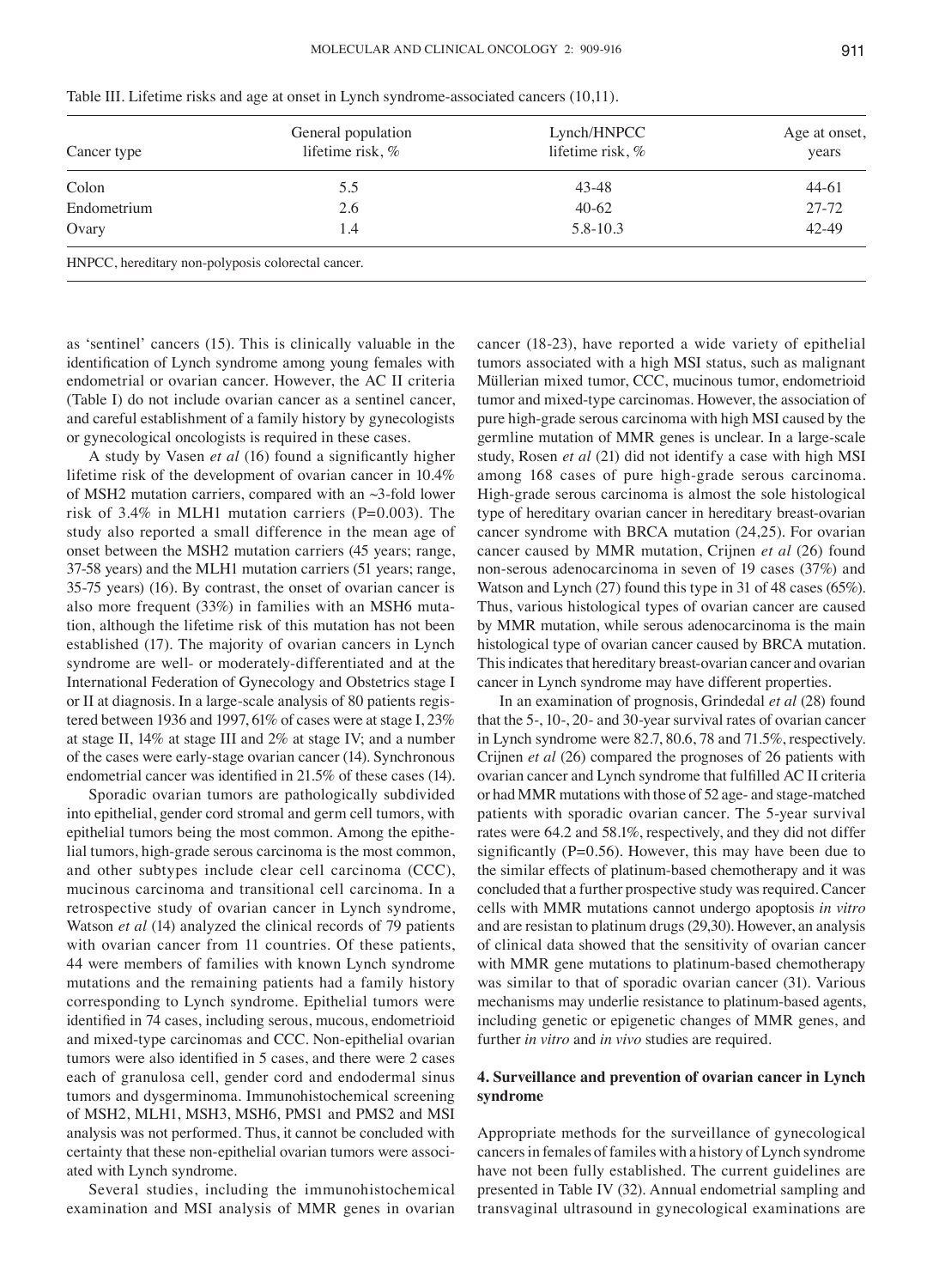| Type of intervention                                                                                              | Recommendation                                                                                                                                                                  |  |
|-------------------------------------------------------------------------------------------------------------------|---------------------------------------------------------------------------------------------------------------------------------------------------------------------------------|--|
| Screening colonoscopy                                                                                             | Every 1-2 years beginning at age 20-25 years (age 30 years in MSH6 families),<br>or 10 years younger than the youngest age at diagnosis in the family,<br>whichever comes first |  |
| Endometrial sampling                                                                                              | Every year beginning at age 30-35 years                                                                                                                                         |  |
| Transvaginal ultrasound for endometrial<br>and ovarian cancer                                                     | Every year beginning at age 30-35 years                                                                                                                                         |  |
| Urinalysis with cytology                                                                                          | Every 1-2 years beginning at age 25-35 years                                                                                                                                    |  |
| History and examination with detailed review<br>of systems, education, and counseling<br>regarding Lynch syndrome | Every year beginning at age 21 years                                                                                                                                            |  |
| Colorectal resection                                                                                              | For persons with a diagnosed cancer or polyp not resectable by colonoscopy,<br>subtotal colectomy favored with preferences of well-informed patient<br>activity elicited        |  |
| Hysterectomy or oophorectomy                                                                                      | Discuss as an option after childbearing                                                                                                                                         |  |
| MSH6, mutS homolog 6.                                                                                             |                                                                                                                                                                                 |  |

Table IV. Recommended management for at-risk members of families with Lynch syndrome (33).

recommended, although the level of evidence is not high. It is also unclear at what age screening for gynecological cancers should commence. This age should be determined based on the cumulative incidence of cancers in a family history of ovarian and endometrial cancers. In a review of retrospective studies, the ages of cancer onset and cumulative incidences in 90 families with Lynch syndrome, based on AC II criteria registered at the Royal Melbourne Hospital, were compared with those in the general population (33). The mean age at diagnosis of ovarian cancer was 48.3 years, and the cumulative incidences of the cancer were 0.2% at age 30, 0.5% at 35, and 0.7% at 40 years. Thus, effective screening for ovarian cancer is preferably commenced prior to age 30, since the initiation of screening between age 30 and 35 would result in 3-7% of gynecological cancers being overlooked.

Cancer antigen 125 (CA125) may be the most useful tumor marker for the detection of ovarian cancer. The CA125 tumor antigen is a glycoprotein found in the coelomic epithelium during the development of the majority of non-mucous ovarian cancers. The antigen is detected using a monoclonal antibody. One benefit of CA125 detection is that there is little elevation of the level at 10-60 months prior to the clinical diagnosis of ovarian cancer (34). A retrospective study conducted using the JANUS serum bank showed that half of the serum samples collected 18 months prior to the diagnosis of ovarian cancer had CA125 levels >35 U/ml (the normal level), providing a sensitivity of 50% (34,35). In asymptomatic and postmenopausal females, the positive predictive value was 2% for detecting ovarian cancer using CA125 alone (36,37). Furthermore, in a large-scale ovarian cancer screening study of 22,000 subjects using CA125 alone, the sensitivity was 58% and the specificity was 98.5% (38). The specificity is extremely significant for ovarian cancer screening. The specificity of CA125 is limited as CA125 can be elevated in non‑malignant and malignant diseases, including fibroid, endometriosis, menses, endometrial cancer and breast cancer, as well as other diseases, such as cirrhosis, congestive cardiac failure, diverticulitis and pancreatitis (39,40). Thus, the CA125 level may provide a false-positive or -negative finding in screening for early detection and risk prediction of ovarian cancer in the general population, and thus is of limited practical utility. A combination of ultrasound and CA125 detection has also been found to be of limited value in ovarian cancer screening. Thus, the US Preventative Services Task Force indicated that routine screening for ovarian cancer with ultrasound, serum tumor markers or internal examination cannot be recommended, and that obtaining the best health care is the most practical approach (37,41).

Although screening for ovarian cancer with ultrasound and CA125 may not be useful in the general population, it has been shown to be effective in the high-risk population with a BRCA1/2 mutation (42). BRCA mutation carriers are recommended to undergo screening with CA125 and transvaginal ultrasound twice a year, starting at age 30-35 or 5-20 years prior to the age at which a relative was diagnosed with ovarian cancer (42,43). Although there is no consensus on the benefits of screening for ovarian cancer, zlarge-scale prospective trials exploring the benefits of screening for ovarian cancer in high-risk women are now in progress (44). There has been no clinical study with a focus on screening for hereditary ovarian cancer in females from families with Lynch syndrome and similar guidelines for these females have not been established. As aforementioned, the majority of ovarian cancers in Lynch syndrome are found at a relatively early stage and are frequently accompanied by endometrial cancer. Clarification of the pathology and clinical course is required to establish the optimal screening procedure for ovarian cancer in Lynch syndrome.

#### **5. Chemoprevention of Lynch syndrome**

The Concerted Action Polyp Prevention (CAPP2) trial was performed as a multinational collaborative prospective study of the chemoprevention of Lynch syndrome. Aspirin (600 mg/day) and resistant starch (30 g/day) were randomly administered and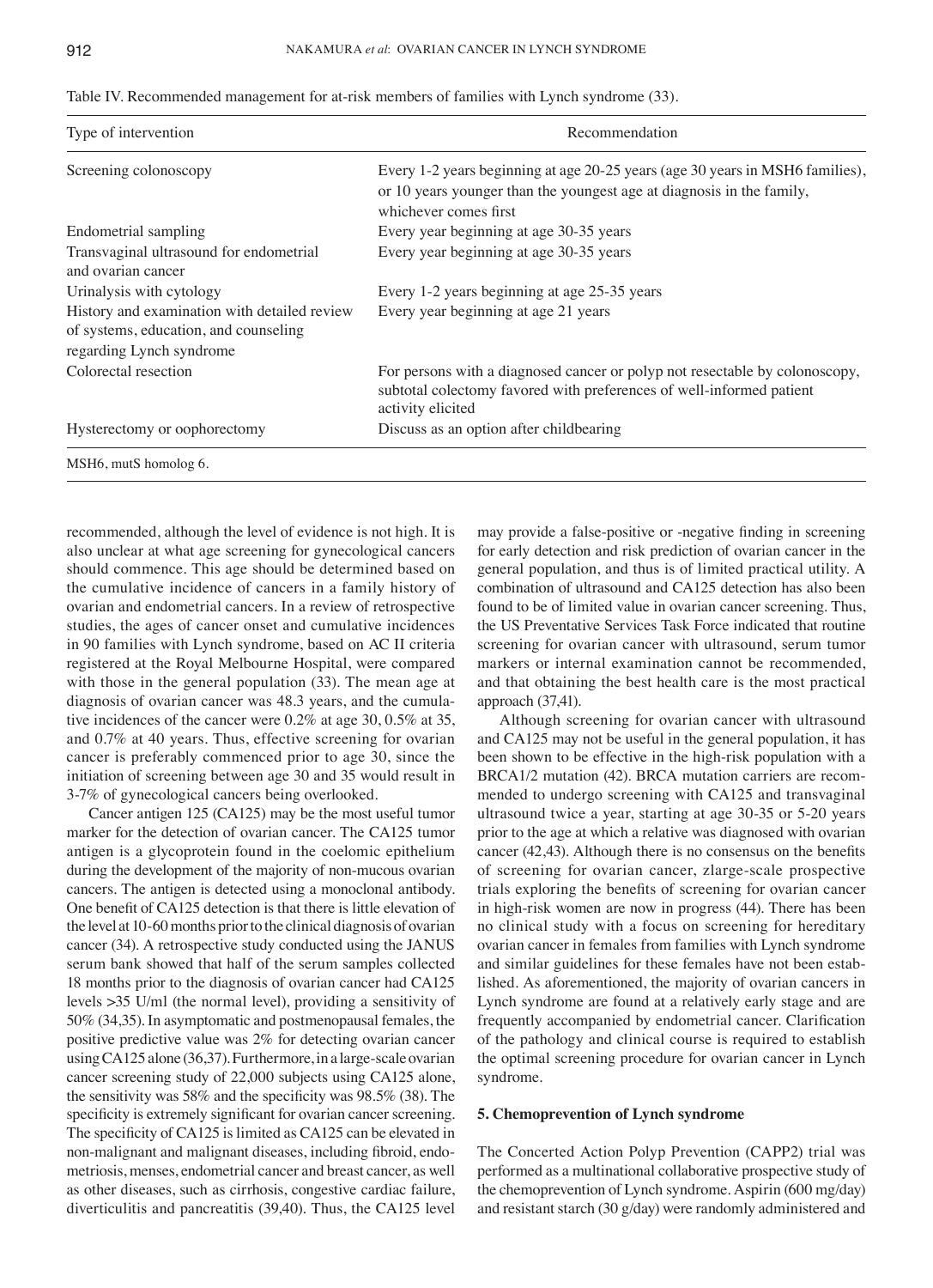the chemopreventive effects on colorectal cancer were compared in MLH1 and MSH2 mutation carriers. The study concluded that aspirin reduced the incidence of colorectal cancer by 50% in females with Lynch syndrome (45). A CAPP3 study using a reduced dose of aspirin is planned. These results indicate that aspirin may also have a preventive effect for ovarian cancer in Lynch syndrome. Numerous case-control studies have investigated the chemoprevention of ovarian cancer in the general population, including use of Cancer and Steroid Hormone data collected by the Surveillance, Epidemiology, and End Results program. These results showed that the use of oral contraceptives reduces the development of endometrial and ovarian cancers by 50% (46,47). The effects of oral contraceptives on the prevention of ovarian cancer in Lynch syndrome are not clear, but their efficacy in females with a BRCA1/2 mutation, another high-risk population for ovarian cancer, indicates that oral contraceptives may reduce the incidence of Lynch syndrome-associated ovarian cancer (48-51). More studies are required to identify the efficacy of chemoprevention against Lynch syndrome-associated ovarian cancer.

#### **6. Risk‑reducing surgery for the prevention of Lynch syndrome**

Risk-reducing gynecological surgery is another option for the prevention of ovarian cancer in Lynch syndrome. In 1997, the Cancer Genetics Studies Consortium reviewed evidence regarding prophylactic hysterectomy and bilateral salpingo-oophorectomy (BSO) for risk reduction, and published a consensus statement concluding that there was insufficient evidence to recommend that females with Lynch syndrome should undergo prophylactic surgery to reduce the risk of gynecological cancer (52). Despite this lack of evidence, hysterectomy with BSO has been indicated to be a reasonable preventive strategy for females with Lynch syndrome following completion of childbearing (53-55).

A study by Schmeler *et al* (56) provided evidence for the benefits of risk-reducing gynecological surgery in females with Lynch syndrome. A retrospective comparison was performed in 315 females with a documented germline mutation in MLH1, MSH2 or MSH6, including 61 females who had undergone prophylactic hysterectomy or had a benign disorder and had undergone hysterectomy with or without BSO, and 210 age-matched females who had not undergone this procedure. There were no cases of endometrial or ovarian cancer among the females who had undergone prophylactic surgery, but endometrial cancer developed in 69 females (33%) and ovarian cancer in 12 females (5.5%) among those who had not undergone prophylactic surgery. Females who had undergone prophylactic hysterectomy (61 females) and women who had undergone prophylactic BSO (47 females) were matched with mutation-positive women who had not undergone the procedure in question (210 females for the analysis of endometrial cancer and 223 for the analysis of ovarian cancer). Thus, risk-reducing surgery completely prevented new onset of endometrial and ovarian cancers in the cohort. The median age at diagnosis was 46 years for endometrial cancer and 42 years for ovarian cancer. These results are consistent with those obtained in previous studies of females with Lynch syndrome, with a mean age at diagnosis of 48-49 years for endometrial cancer (57,58) and 42 years for ovarian cancer. These results

support the performance of a risk-reducing hysterectomy with BSO in females with Lynch syndrome after the age of 35 or once childbearing is completed (56).

Lindor *et al* (32) discussed the recommendations for the care of individuals with an inherited predisposition to Lynch syndrome based on a review of the data and the opinions of specialists. In the study, risk-reducing hysterectomy and BSO was suggested for females at age ≥35 years after childbearing, with hereditary counseling prior to surgery, including a discussion of the risks of the surgery, benefits and technical restrictions. Chen *et al* (59) compared three arms of annual gynecological examination, annual screening (transvaginal ultrasound  $+$  endometrial biopsy  $+$  CA125 level) and risk-reducing hysterectomy and BSO in a theoretical cohort of 10,000 females with Lynch syndrome to determine management strategies for preventing gynecological cancers. This analysis indicated that 75 surgeries would be required to save one life, in comparison with the screening arm. However, for cancer prevention, only 28 and 6 risk-reducing surgeries were required to prevent one case of ovarian and endometrial cancer, respectively. These results provide evidence that risk-reducing hysterectomy and BSO can reduce mortality from cancer and the incidence of cancer in females with Lynch syndrome.

The incidence of primary peritoneal cancer following risk-reducing BSO in females with a BRCA mutation is 0.8-1.0% (60,61). Primary peritoneal cancers have also been reported in females with Lynch syndrome who received risk-reducing BSO and long-term follow-up is required in these patients (62). In addition, females with Lynch syndrome are at a high risk of developing cancers metachronously or synchronously (54,63). Once females with Lynch syndrome are affected with colorectal cancer, it is highly possible that they may develop endometrial or ovarian cancer. Similarly, in females with Lynch syndrome who are first diagnosed with endometrial or ovarian cancer, it is highly possible that they may develop colorectal cancer. In a study of 117 females with Lynch syndrome who developed dual cancers, Lu *et al* (55) identified 16 cases (14%) of colon cancer and gynecological cancer (endometrial or ovarian cancer) that were diagnosed simultaneously. Of the remaining 101 women, 52 (51%) with an initial diagnosis of endometrial or ovarian cancer, and 49 (49%) with an initial diagnosis of colon cancer. In a similar study in 41 females (13%), Schmeler *et al* (58) found a synchronous diagnosis of colon cancer and endometrial or ovarian cancer in three cases and metachronous diagnosis in 38 cases. Of these 41 cases, 21 (51%) had gynecological cancer diagnosed following surgical treatment for colon cancer. Risk-reducing hysterectomy and BSO in these cases would have prevented gynecological cancer, which indicates that this risk-reduction surgery could be performed in females undergoing colorectal cancer surgery.

The disadvantages of risk-reducing hysterectomy and BSO include surgical complications and premature menopause. The common complications are bleeding, infection and injuries to the urinary tract and bowel. These complications have been found in 1-9% of females with a benign disease following hysterectomy and BSO (56). In premenopausal females, risk-reducing BSO results in premature menopause, with symptoms including hot flashes, vaginal dryness, sexual dysfunction, sleep disturbance and an increased risk of osteo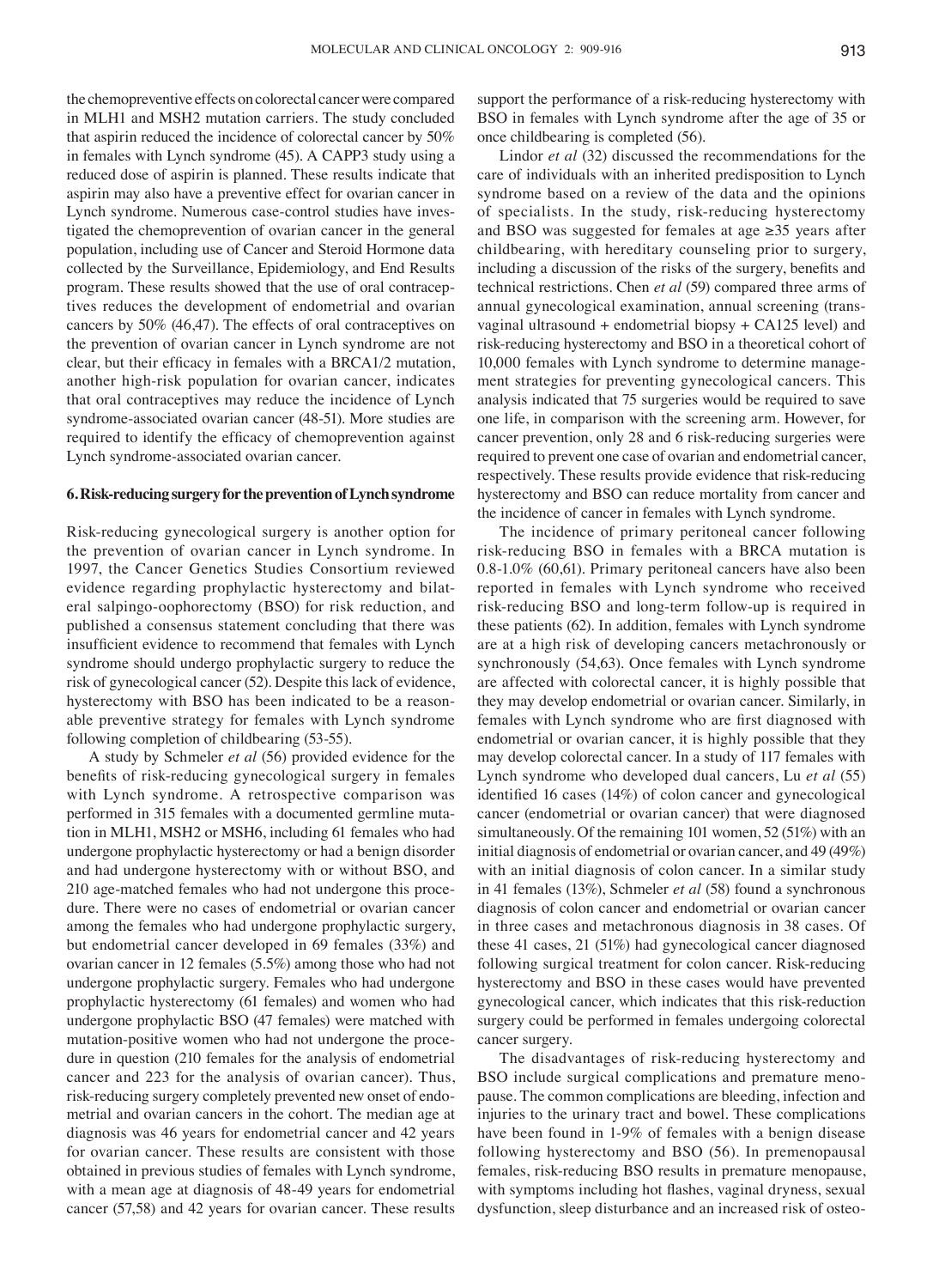porosis (56). A number of these conditions can be managed with hormonal or non-hormonal medications and there is no risk of uterine body cancer. Furthermore, an estrogen preparation can be used following hysterectomy and BSO. Parker *et al* (64) compared females who underwent oophorectomy at the time of hysterectomy for benign disease with females who underwent ovarian conservation. In the study, females undergoing oophorectomy prior to 55 years of age have an 8.58% excess mortality by age 80, compared with 3.92% excess mortality in those undergoing oophorectomy prior to age 59. These findings do not necessarily apply to Lynch syndrome, and risk-reducing hysterectomy and BSO are reasonable options for females with Lynch syndrome, particularly those who are >35 years after childbearing. The risk-reduction for cancers, risks associated with surgery, side-effects and uncertainty of screening for gynecological cancers should be explained in patient counseling prior to surgery. Females undergoing colorectal cancer surgery should receive risk-reducing hysterectomy and BSO simultaneously.

## **7. Genetics and epigenetics of ovarian cancer in Lynch syndrome**

Lynch syndrome-associated ovarian cancers mostly have non-serous histology and ~82-84% are found in stage I or II, whereas only 30% of sporadic cancers are present in stage I or II (14). This aspect of ovarian cancer in Lynch syndrome is significantly different from findings for sporadic ovarian cancer and hereditary breast-ovarian cancer syndrome with BRCA1/2 mutation. In a recent comparison of patients with Lynch syndrome-associated ovarian cancer (n=20) and sporadic ovarian cancer (n=87), Niskakoski *et al* (65) found differences in genetic and epigenetic mutations in the analysis of p53, KRAS/BRAF, phosphatidylinositol 3-kinase, catalytic subunit  $\alpha$  (PIK3CA) and cyclin-dependent kinase inhibitor 2B (CDKN2B) (tumor-suppressor genes), and long interspersed nucleotide element 1 (LINE1). PIK3CA is a cancer gene coding p110 $α$ , a catalytic subunit of PI3K (66). PIK3 and the mammalian target of rapamycin (mTOR) lie downstream of the Ras signaling pathway, which is activated in numerous tumors. The PIK3/mTOR pathway is directly activated by the mutation of PIK3CA and contributes to canceration. CDKN2B synthesizes a cyclin-dependent phosphoenzyme inhibitor (67) that forms a complex with CDK4 or CDK6 and inhibits the activation of CDK in G1 phase. Transcription of CDKN2B is activated by hypomethylation during canceration and CDKN2B in particular, plays an important role in the carcinogenesis of breast cancers. LINE1 is a retrotransposon with reverse transcriptase activity (68). LINE1 is usually methylated and inactivated, but can be demethylated and transcribed during canceration.

Niskakoski *et al* (65) examined mutations of p53, KRAS/BRAF and PIK3CA, and hypomethylation in CDKN2B and LINE1 in Lynch syndrome-associated ovarian cancer and sporadic ovarian cancer. In a clear contrast to sporadic cases, p53 and KRAS/BRAF mutations were absent in Lynch syndrome cases. The rates of p53 mutation differed significantly at 0% (0/20) in Lynch syndrome cases vs. 37% (32/87) in sporadic ovarian cancer (P<0.0001), and KRAS/BRAF mutations showed a similar trend of 0% (0/20) vs. 8% (7/87). Similar results have been found in colorectal cancer in Lynch syndrome (69). Among histological types of sporadic ovarian cancer, p53 mutations were found at a frequency of 85% (17/20) in serous adenocarcinoma and at significantly lower frequencies of 30% (8/27) in endometrioid adenocarcinoma (P=0.00029) and 18% (7/39) in clear cell adenocarcinoma (P<0.0001). PIK3CA mutations were found in 30% (6/20) of Lynch syndrome-associated cases of ovarian cancer, similar to the rates in endometrioid adenocarcinoma (36%; 10/28) and clear cell adenocarcinoma (36%; 14/39) in sporadic ovarian cancer. Among the histological types of sporadic ovarian cancer, PIK3CA mutation was significantly higher in endometrioid adenocarcinoma (P=0.013) and clear cell adenocarcinoma  $(P=0.011)$  compared with serous adenocarcinoma. mTOR inhibitors may be useful for the treatment of cases with a PIK3CA mutation (65). Hypomethylation of CDKN2B and LINE1 was significantly increased in sporadic ovarian cancers compared with Lynch syndrome cases (both P<0.0001). LINE1 is important in advanced stages of ovarian cancer (69) and this result is consistent with the favorable prognosis of ovarian cancer in Lynch syndrome.

## **8. Conclusion**

There are few clinical studies on ovarian cancer in Lynch syndrome due to the small number of patients and relative lack of recognition of this disease. However, differences among histological types, stages at diagnosis and survival rates have been described. These findings indicate that ovarian cancer in Lynch syndrome has different properties from those of sporadic ovarian cancer and hereditary breast-ovarian cancer syndrome, which are other forms of hereditary ovarian cancer. The findings in Niskakoski *et al* (64) provide strong evidence for these differences. The absence of p53 and KRAS/BRAF mutations in ovarian cancer in Lynch syndrome is similar to the hereditary features of colorectal cancer in Lynch syndrome. Anti‑epidermal growth factor antibodies may have efficacy for this form of colorectal cancer and may also be useful for ovarian cancer in Lynch syndrome (69). Cases with PIK3CA mutations may be treated effectively using mTOR inhibitors. Further clinical studies and investigation of the genetics of ovarian cancer in Lynch syndrome are required to improve risk assessment, screening and development of novel drugs for this disease.

## **Acknowledgements**

The authors would like to thank Dr T. Fukushima and Dr S. Onomura for their helpful assistance. The authors gratefully acknowledge the grant support from the Japan Society for the Promotion of Science through a Grant-in-Aid for Scientific Research (KAKENHI), a Grant‑in‑Aid for Scientific Research (C) (grant no. 22591866), and a Grant-in-Aid for Young Scientists(B) (grant no. 24791718); the Medical Research Encouragement Prize of the Japan Medical Association; and the Keio Gijyuku Academic Development Fund. The funders had no role in data collection or the decision to publish.

#### **References**

1. Crispens MA: Endometrial and ovarian cancer in lynch syndrome. Clin Colon Rectal Surg 25: 97-102, 2012.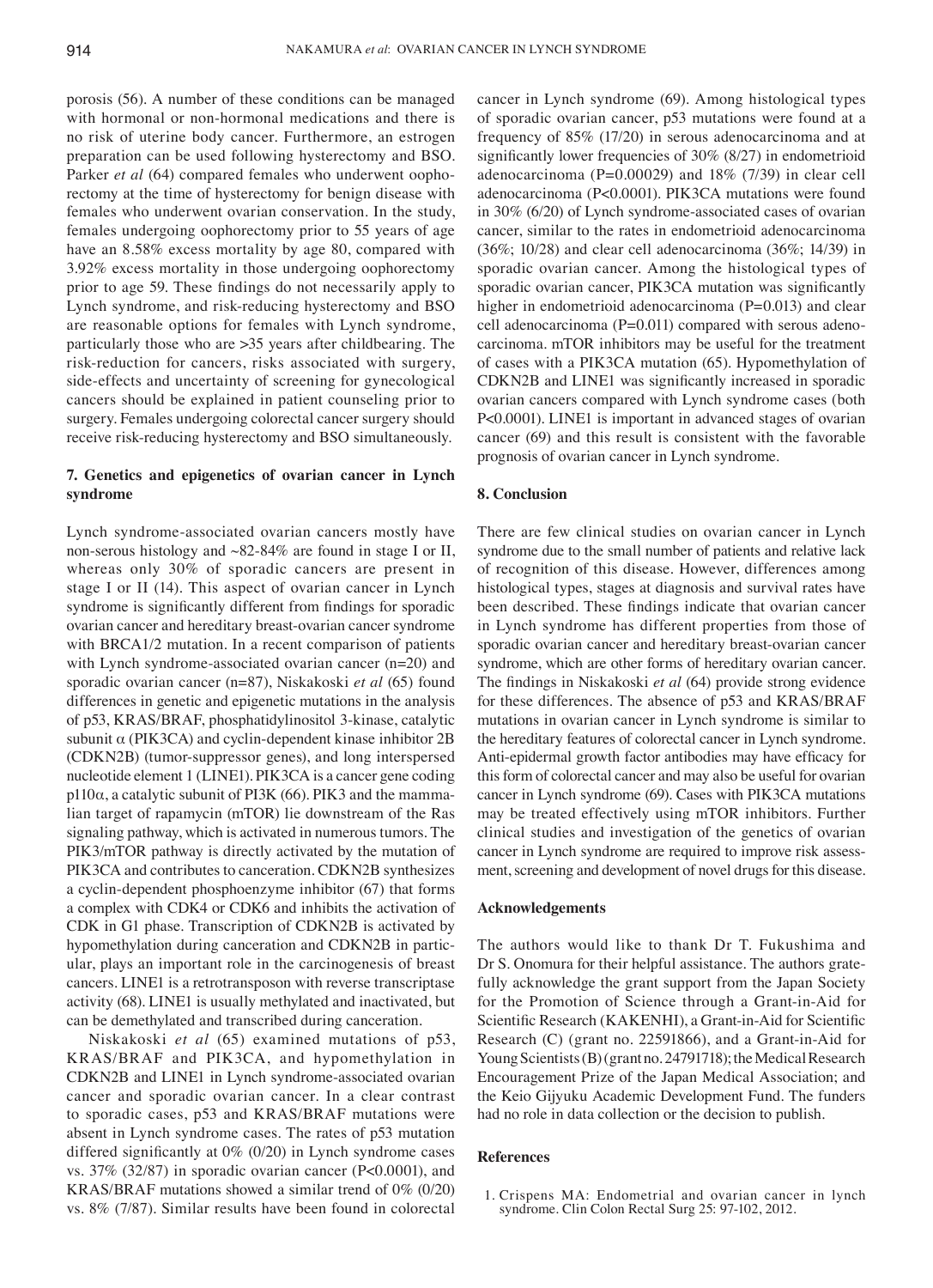- 2. Neesham D: Ovarian cancer screening. Aust Fam Physician 36: 126-128, 2007.
- 3. Lu KH (ed): Clinical relevance of hereditary endometrial cancer In: Hereditary gynecologic cancer: risk, prevention, and management. 1st edition. Informa Healthcare, New York, NY, pp15-28, 2008.
- 4. Bewtra C, Watson P, Conway T, Read-Hippee C and Lynch HT: Hereditary ovarian cancer: a clinicopathological study. Int J Gynecol Pathol 11: 180-187, 1992.
- 5. Vasen HF, Watson P, Mecklin JP and Lynch HT: New clinical criteria for hereditary nonpolyposis colorectal cancer (HNPCC, Lynch syndrome) proposed by the International Collaborative group on HNPCC. Gastroenterology 116: 1453-1456, 1999.
- 6. Jascur T and Boland CR: Structure and function of the components of the human DNA mismatch repair system. lnt J Cancer 119: 2030-2035, 2006.
- 7. Harfe BD and Jinks-Robertson S: DNA mismatch repair and genetic instability. Annu Rev Genet 34: 359-399, 2000.
- 8. Kuiper RP, Vissers LE, Venkatachalam R, *et al*: Recurrence and variability of germline EPCAM deletions in Lynch syndrome. Hum Mutat 32: 407-414, 2011.
- 9. Umar A, Boland CR, Terdiman JP, *et al*: Revised Bethesda Guidelines for hereditary nonpolyposis colorectal cancer (Lynch syndrome) and microsatellite instability. J Natl Cancer Inst 96: 261-268, 2004.
- 10. Aarnio M, Sankila R, Pukkala E, *et al*: Cancer risk in mutation carriers of DNA mismatch repair genes. Int J Cancer 81: 214-218, 1999.
- 11. Watson P, Vasen HF, Menklin JP, *et al*: The risk of extra-colonic, extra-endometrial cancer in the Lynch syndrome. Int J Cancer 123: 444-449, 2008.
- 12. Engel C, Loeffler M, Steinke V, *et al*: Risks of less common cancers in proven mutation carriers with lynch syndrome. J Clin Oncol 30: 4409-4415, 2012.
- 13. Ketabi Z, Bartuma K, Bernstein I, *et al*: Ovarian cancer linked to Lynch syndrome typically presents as early-onset, non-serous epithelial tumors. Gynecol Oncol 121: 462-465, 2011.
- 14. Watson P, Bützow R, Lynch HT, et al; International Collaborative Group on HNPCC: The clinical features of ovarian cancer in hereditary nonpolyposis colorectal cancer. Gynecol Oncol 82: 223-228, 2001.
- 15. Lu K: Gynecological malignancy as a 'sentinel cancer' for women with HNPCC. Gynecol Oncol 92: 421, 2004.
- 16. Vasen HF, Stormorken A, Menko FH, *et al*: MSH2 mutation carriers are at higher risk of cancer than MLH1 mutation carriers: a study of hereditary nonpolyposis colorectal cancer families. J Clin Oncol 19: 4074-4080, 2001.
- 17. Cederquist K, Emanuelsson M, Wiklund F, Golovleva I, Palmqvist R and Grönberg H: Two Swedish founder MSH6 mutations, one nonsense and one missense, conferring high cumulative risk of Lynch syndrome. Clin Genet 68: 533-541, 2005.
- 18. Sood AK, Holmes R, Hendrix MJ and Buller RE: Application of the National Cancer Institute International criteria for determination of microsatellite instability in ovarian cancer. Cancer Res 61: 4371-4374, 2001.
- 19. Gras E, Catasus L, Argüelles R, *et al*: Microsatellite instability, MLH-1 promoter hypermethylation, and frameshift mutations at coding mononucleotide repeat microsatellites in ovarian tumors. Cancer 92: 2829-2836, 2001.
- 20. Cai KQ, Albarracin C, Rosen D, *et al*: Microsatellite instability and alteration of the expression of hMLH1 and hMSH2 in ovarian clear cell carcinoma. Hum Pathol 35: 552-559, 2004.
- 21. Rosen DG, Cai KQ, Luthra R and Liu J: Immunohistochemical staining of hMLH1 and hMSH2 reflects microsatellite instability status in ovarian carcinoma. Mod Pathol 19: 1414-1420, 2006.
- 22. Malander S, Rambech E, Kristoffersson U, *et al*: The contribution of the hereditary nonpolyposis colorectal cancer syndrome to the development of ovarian cancer. Gynecol Oncol 101: 238-243, 2006.
- 23. Domanska K, Malander S, Måsbäck A and Nilbert M: Ovarian cancer at young age: the contribution of mismatch-repair defects in a population-based series of epithelial ovarian cancer before age 40. Int J Gynecol Cancer 17: 789-793, 2007.
- 24. Shaw PA, McLaughlin JR, Zweemer RP, *et al*: Histopathologic features of genetically determined ovarian cancer. Int J Gynecol Pathol 21: 407-411, 2002.
- 25. Piek JM, Torrenga B, Hermsen B, *et al*: Histopathological characteristics of BRCA1- and BRCA2-associated intraperitoneal cancer: a clinic-based study. Fam Cancer 2: 73-78, 2003.
- 26. Crijnen TE, Janssen-Heijnen ML, Gelderblom H, *et al*: Survival of patients with ovarian cancer due to a mismatch repair defect. Fam Cancer 4: 301-305, 2005.
- 27. Watson P and Lynch HT: Cancer risk in mismatch repair gene mutation carriers. Fam Cancer 1: 57-60, 2001.
- 28. Grindedal EM, Renkonen-Sinisao L, Vasen H, *et al*: Survival in women with MMR mutations and ovarian cancer: a multicentre study in Lynch syndrome kindreds. J Med Genet 47: 99-102, 2010.
- 29. Aebi S, Kurdi-Haidar B, Gordon R, *et al*: Loss of DNA mismatch repair in acquired resistance to cisplatin. Cancer Res 56: 3087-3090, 1996.
- 30. Plumb JA, Strathdee G, Sludden J, Kaye SB and Brown R: Reversal of drug resistance in human tumor xenografts by 2'-deoxy-5-azacytidine-induced demethylation of the hMLHl gene promoter. Cancer Res 60: 6039-6044, 2000.
- 31. Helleman J, van Staveren IL, Dinjens WN, *et al*: Mismatch repair and treatment resistance in ovarian cancer. BMC Cancer 6: 201, 2006.
- 32. Lindor NM, Petersen GM, Hadley DW, *et al*: Recommendations for the care of individuals with an inherited predisposition to Lynch syndrome: a systematic review. JAMA 296: 1507-1517, 2006.
- 33. Brown GJ, St John DJ, Macrae FA and Aittomäki K: Cancer risk in young women at risk of hereditary nonpolyposis colorectal cancer: implications for gynecologic surveillance. Gynecol Oncol 80: 346-349, 2001.
- 34. Zurawski VR Jr, Orjaseter H, Anderson A and Jellum E: Elevated serum CA 125 levels prior to diagnosis of ovarian neoplasia: relevance for early detection of ovarian cancer. Int J Cancer 42: 677-680, 1988.
- 35. Zurawski VR Jr, Sjovall K, Schoenfeld DA, *et al*: Prospective evaluation of serum CA 125 levels in a normal population, phase I: the specificities of single and serial determinations in testing for ovarian cancer. Gynecol Oncol 36: 299-305, 1990.
- 36. Skates SJ, Xu FJ, Yu YH, *et al*: Toward an optimal algorithm for ovarian cancer screening with longitudinal tumor markers. Cancer 76 (10 Suppl): 2004-2010, 1995.
- 37. Buys SS, Partridge E, Greene MH, *et al*; PLCO Project Team: Ovarian cancer screening in the Prostate, Lung, Colorectal and Ovarian (PLCO) cancer screening trial: findings from the initial screen of a randomized trial. Am J Obstet Gynecol 193: 1630-1639, 2005.
- 38. Jacobs I, Davies AP, Bridges J, *et al*: Prevalence screening for ovarian cancer in postmenopausal women by CA 125 measurement and ultrasonography. BMJ 306: 1030-1034, 1993.
- 39. Bast RC Jr, Klug TL, St John E, *et al*: A radioimmunoassay using a monoclonal antibody to monitor the course of epithelial ovarian cancer. N Eng J Med 309: 883-887, 1983.
- 40. Jacobs IJ, Mackay J, Menon U, Skates SJ, Rosenthal AN and Fraser L: Familial ovarian screening - effective or ineffective? Br J Cancer 95: 1124, 1126-1127, 2006.
- 41. Partridge E, Kreimer AR, Buys S, *et al*: Ovarian cancer screening in the Prostate, Lung, Colorectal and Ovarian Screening Trial: Results from 4 years of annual screening in a randomized trial. Gynecol Oncol 104 (Suppl 3): abstr 10, S2-S35, 2007.
- 42. Burke W, Daly M, Garber J, *et al*: Recommendations for follow-up care of individuals with an inherited predisposition to cancer: II. BRCA1 and BRCA2. Cancer Genetics Studies Consortium. JAMA 227: 997-1003, 1997.
- 43. Armstrong K, Micco E, Carney A, Stopfer J and Putt M: Racial differences in the use of BRCA1/2 testing among women with a family history of breast or ovarian cancer. JAMA 293: 1729-1736, 2005.
- 44. Rosenthal AN, Fraser L, Manchanda R, *et al*: Results of annual screening in phase I of the United Kingdom familial ovarian cancer screening study highlight the need for strict adherence to screening schedule. J Clin Oncol 31: 49-57, 2013.
- 45. Burn J, Gerdes AM, Macrae F, *et al*; CAPP2 Investigators: Long-term effect of aspirin on cancer risk in carriers of hereditary colorectal cancer: an analysis from the CAPP2 randomised controlled trial. Lancet 378: 2081-2087, 2011.
- metrial cancer. The Centers for Disease Control Cancer and steroid Hormone Study. JAMA 249: 1600-1604, 1983.
- 47. No authors listed: The reduction in risk of ovarian cancer associated with oral-contraceptive use. The Cancer and Steroid Hormone Study for the Centers for Disease Control and the National Institute of Child Health and Human Development. N Engl J Med 316: 650-655, 1987.
- 48. Narod SA, Risch H, Moslehi R, *et al*: Oral contraceptives and the risk of hereditary ovarian cancer. Hereditary Ovarian Cancer Clinical Study Group. N Engl J Med 339: 424-428, 1998.